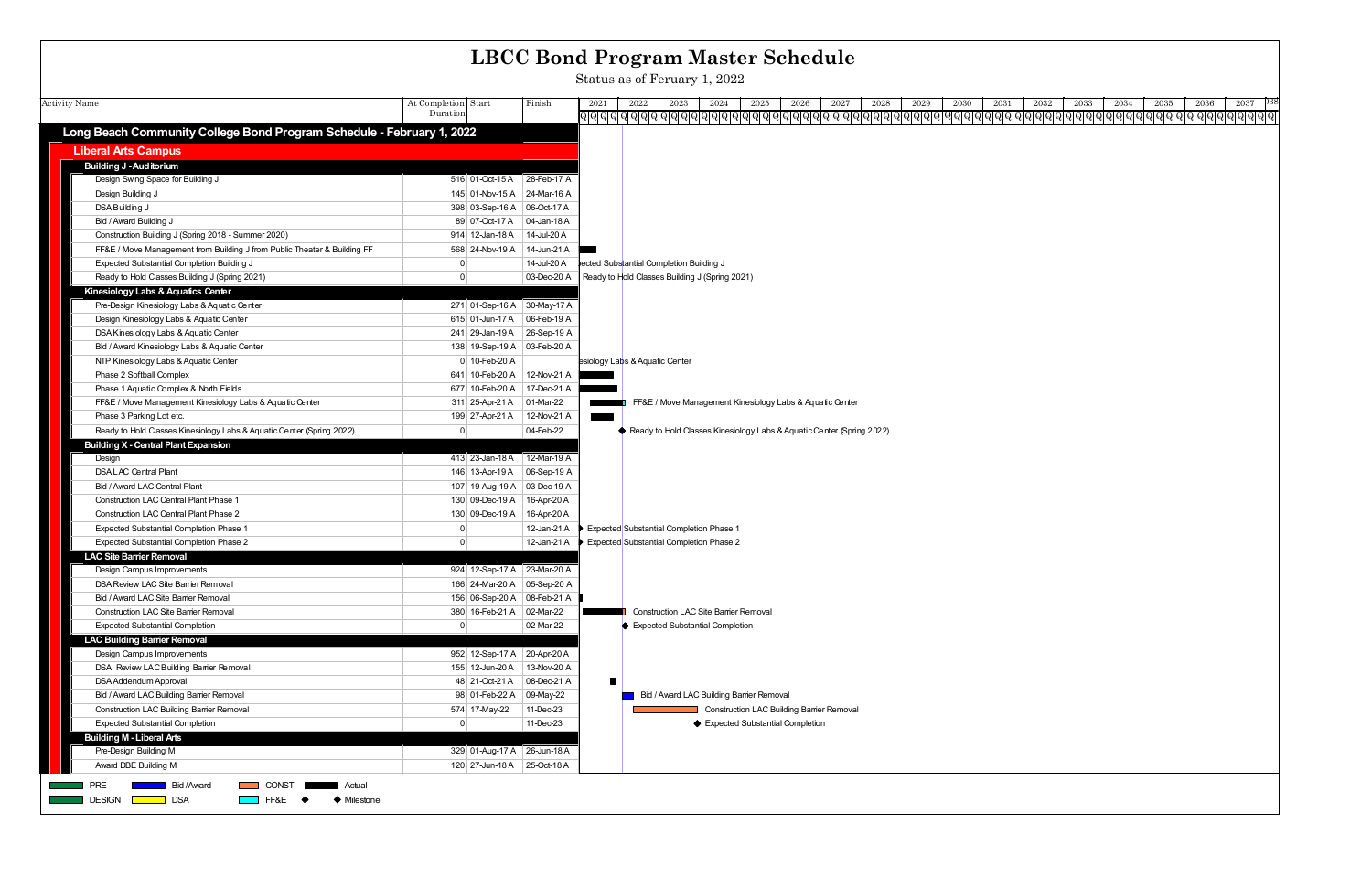|                                                                                                                                  |                                |                 | <b>LBCC Bond Program Master Schedule</b>                                                                                             |
|----------------------------------------------------------------------------------------------------------------------------------|--------------------------------|-----------------|--------------------------------------------------------------------------------------------------------------------------------------|
|                                                                                                                                  |                                |                 | Status as of Feruary 1, 2022                                                                                                         |
| <b>Activity Name</b>                                                                                                             | At Completion Start            | Finish          | 2026<br>2027<br>2028<br>2029<br>2037<br>2021<br>2023<br>2024<br>2025<br>2030<br>2031<br>2032<br>2033<br>2034<br>2035<br>2036<br>2022 |
|                                                                                                                                  | Duration                       |                 | <u>ପ୍ରାସ୍ଥିପ୍ରାସ୍ଥିପ୍ରାସ୍ଥିପ୍ରାସ୍ଥିପ୍ରାସ୍ଥିପ୍ରାସ୍ଥିପ୍ରାସ୍ଥିପ୍ରାସ୍ଥିପ୍ରାସ୍ଥିପ୍ରାସ୍ଥିପ୍ରାସ୍ଥିପ୍ରାସ୍ଥି</u>                              |
| Design and DSA Review Building M                                                                                                 | 517 05-Nov-18 A 04-Apr-20 A    |                 |                                                                                                                                      |
| FF&E / Move Management Swing Spaces Building B for Building M                                                                    | 245 06-Jun-19 A                | 05-Feb-20 A     |                                                                                                                                      |
| Move Into Swing Spaces Bldg B for Building M (Jan 2020)                                                                          | 1 17-Jan-20 A                  | 17-Jan-20 A     |                                                                                                                                      |
| Move Into Swing Spaces Portables for Building M (Jan 2020)                                                                       | 1 26-Jan-20 A 26-Jan-20 A      |                 |                                                                                                                                      |
| NTP Construction Building M                                                                                                      | 0 13-Feb-20 A                  |                 | nstruction Building M                                                                                                                |
| <b>Construction Building M</b>                                                                                                   | 710 08-Apr-20 A                | 18-Mar-22       | <b>Construction Building M</b>                                                                                                       |
| FF&E / Move Management Building M                                                                                                | 193 01-Feb-22                  | 13-Aug-22       | FF&E / Move Management Building M                                                                                                    |
| Expected Substantial Completion Building M                                                                                       | 0                              | 18-Mar-22       | ♦ Expected Substantial Completion Building M                                                                                         |
| Ready to Hold Classes Building M (Fall 2022)                                                                                     | $\mathbf 0$                    | 13-Aug-22       | ♦ Ready to Hold Classes Building M (Fall 2022)                                                                                       |
| <b>Building G - Music &amp; Theater Arts</b>                                                                                     |                                |                 |                                                                                                                                      |
| Design Building G/H                                                                                                              | 434 11-Sep-19 A 17-Nov-20 A    |                 |                                                                                                                                      |
| Design Swing Space for Building G/H                                                                                              | 300 01-May-20 A 25-Feb-21 A    |                 |                                                                                                                                      |
| DSA Review Building G/H                                                                                                          | 500 18-Nov-20 A 01-Apr-22      |                 | <b>DSA Review Building G/H</b>                                                                                                       |
| DSA Review Swing Space for Building G/H                                                                                          | 128 31-Jan-21 A 08-Jun-21 A    |                 | a kacamatan ing Kabupatèn Kabupatèn Kabupatèn Kabupatèn Kabupatèn Kabupatèn Kabupatèn Kabupatèn Kabupatèn Kabu                       |
| Bid / Award Swing Space for Building G/H                                                                                         | 90 26-Apr-21 A                 | 24-Jul-21 A     | $\blacksquare$                                                                                                                       |
| Construction Swing Space Building for G/H                                                                                        | 100 04-Oct-21 A                | 12-Jan-22 A     |                                                                                                                                      |
| Expected Substantial Completion Swing Space Building for G/H                                                                     | 0                              | 12-Jan-22 A     | Expected Substantial Completion Swing Space Building for G/H                                                                         |
| Move Into Swing Space (TBD) for Building G/H (Dec 2021/Jan 2022)                                                                 | 15 01-Feb-22                   | 15-Feb-22       | Move Into Swing Space (TBD) for Building G/H (Dec 2021/Jan 2022)                                                                     |
| Approve Working Documents and Proceed to Bid                                                                                     | 52 02-Apr-22                   | 24-May-22       | Approve Working Documents and Proceed to Bid                                                                                         |
| Bid / Award Building G/H                                                                                                         | 122 24-May-22                  | 22-Sep-22       | <b>Bid / Award Building G/H</b>                                                                                                      |
| <b>Construction Building G</b>                                                                                                   | 710 23-Sep-22                  | $ 01-Sep-24$    | <b>Construction Building G</b>                                                                                                       |
| Expected Substantial Completion Building G                                                                                       | 0                              | 01-Sep-24       | ♦ Expected Substantial Completion Building G                                                                                         |
| Ready to Hold Classes Building G (Spring 2025)                                                                                   | 0                              | 14-Dec-24       | ♦ Ready to Hold Classes Building G (Spring 2025)                                                                                     |
| EEM-2C - Thermal Storage Strategy - Bldg P Attic (TBD)                                                                           |                                |                 |                                                                                                                                      |
| Design EEM-2C                                                                                                                    | 180 01-Apr-22*                 | 27-Sep-22       | Design EEM-2C                                                                                                                        |
| DSAEEM-2C                                                                                                                        | 180 28-Sep-22*                 | 26-Mar-23       | <b>DSAEEM2C</b>                                                                                                                      |
| Bid / Award EEM-2C                                                                                                               | 90 27-Mar-23                   | 24-Jun-23       | <b>Bid / Award EEM-2C</b>                                                                                                            |
| <b>Construction EEM-2C</b>                                                                                                       | 160 25-Jun-23                  | $ 01 - Dec-23 $ | Construction EEM-2C                                                                                                                  |
| EEM-2A - Energy and Portable Water Reductions - LAC (TBD)                                                                        |                                |                 |                                                                                                                                      |
| Design EEM-2A                                                                                                                    | 180 01-Apr-22*                 | 27-Sep-22       | Design EEM-2A                                                                                                                        |
| DSAEEM-2A<br>Bid / Award EEM-2A                                                                                                  | 260 28-Sep-22*<br>90 15-Jun-23 | 14-Jun-23       | DSAEEM-2A<br><b>Bid / Award EEM-2A</b>                                                                                               |
| <b>Construction EEM-2A</b>                                                                                                       |                                | 12-Sep-23       | <b>Construction EEM-2A</b>                                                                                                           |
| <b>Building E - College Center</b>                                                                                               | 365 13-Sep-23                  | 11-Sep-24       |                                                                                                                                      |
| Design Building E                                                                                                                | 800 01-Dec-20 A 08-Feb-23      |                 | Design Building E                                                                                                                    |
| Design Swing Space for Building E                                                                                                | 222 03-Jan-22 A                | 12-Aug-22       | Design Swing Space for Building E                                                                                                    |
| DSA Review Swing Space for Building E                                                                                            | 90 13-Aug-22                   | 10-Nov-22       | □ DSA Review Swing Space for Building E                                                                                              |
| Bid / Award Swing Space for Building E                                                                                           | 93 11-Nov-22                   | 11-Feb-23       | Bid / Award Swing Space for Building E                                                                                               |
| DSA Review Building E                                                                                                            | 280 09-Feb-23                  | 15-Nov-23       | <b>DSA Review Building E</b>                                                                                                         |
| Construction Swing Space for Building E                                                                                          | 120 12-Feb-23                  | 11-Jun-23       | Construction Swing Space for Building E                                                                                              |
| FF&E / Move Management Swing Space for Building E                                                                                | 136 13-Apr-23                  | 26-Aug-23       | FF&E / Move Management Swing Space for Building E                                                                                    |
| Expected Substantial Completion Swing Space for Building E                                                                       | 0                              | 11-Jun-23       | ◆ Expected Substantial Completion Swing Space for Building E                                                                         |
| Bid / Award Building E                                                                                                           | 91 16-Nov-23                   | 14-Feb-24       | <b>Bid / Award Building E</b>                                                                                                        |
| <b>NTP</b>                                                                                                                       | $0$ 15-Feb-24                  |                 | $\blacklozenge$ NTP                                                                                                                  |
| <b>Construction Building E</b>                                                                                                   | 610 15-Feb-24                  | 16-Oct-25       | <b>Construction Building E</b>                                                                                                       |
| FF&E / Move Management Building E                                                                                                | 410 16-Dec-24                  | 29-Jan-26       | FF&E / Move Management Building E                                                                                                    |
|                                                                                                                                  |                                |                 |                                                                                                                                      |
| <b>PRE</b><br>Bid / Award<br><b>CONST</b><br>Actual<br><b>DESIGN</b><br><b>DSA</b><br>$\Box$ FF&E $\blacklozenge$<br>♦ Milestone |                                |                 |                                                                                                                                      |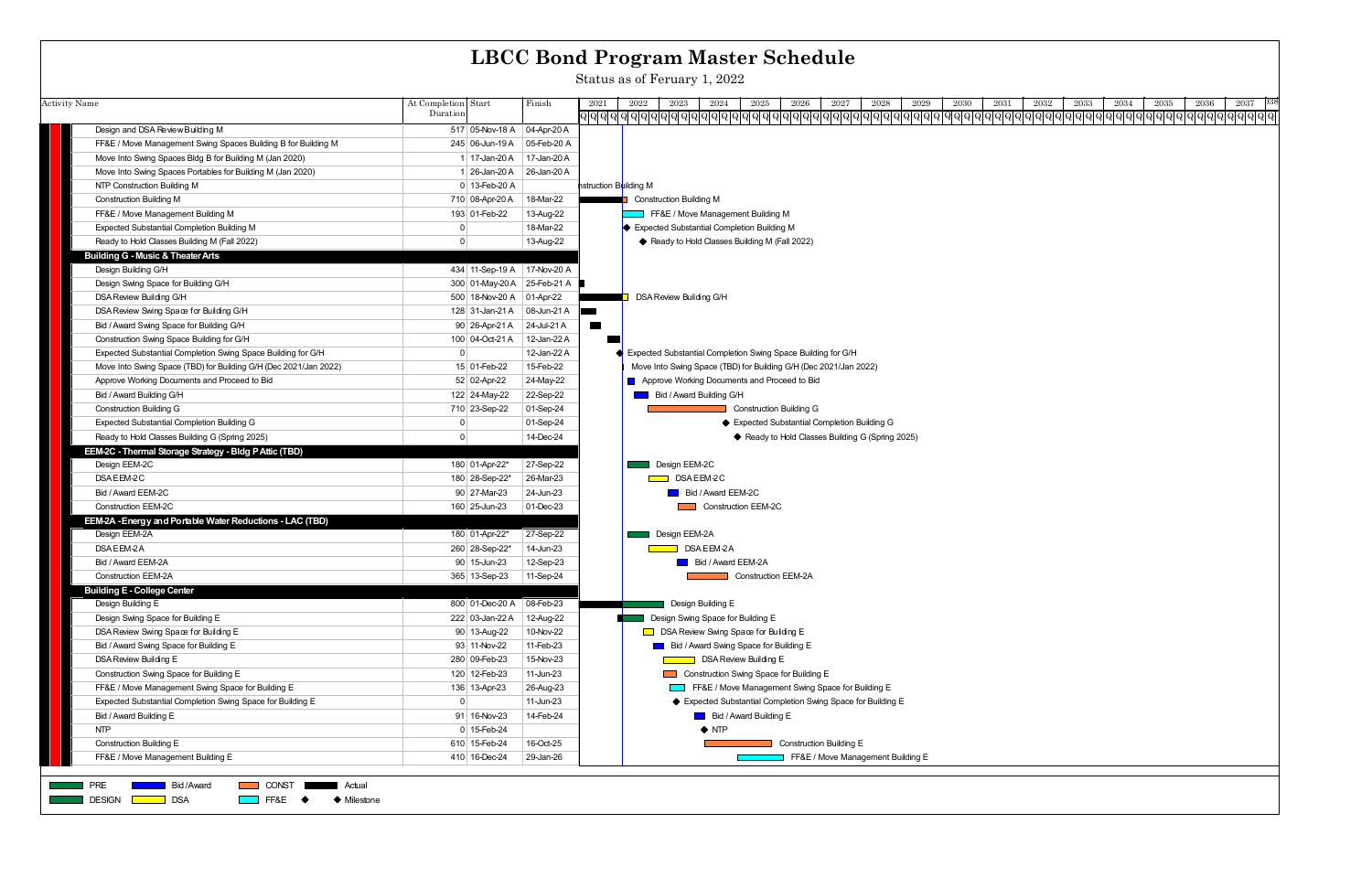|                                                                                                                            |                                           | <b>LBCC Bond Program Master Schedule</b>                                                                                             |
|----------------------------------------------------------------------------------------------------------------------------|-------------------------------------------|--------------------------------------------------------------------------------------------------------------------------------------|
|                                                                                                                            |                                           | Status as of Feruary 1, 2022                                                                                                         |
|                                                                                                                            |                                           |                                                                                                                                      |
| <b>Activity Name</b>                                                                                                       | At Completion Start<br>Finish<br>Duration | 2037<br>2023<br>2025<br>2026<br>2027<br>2028<br>2029<br>2032<br>2033<br>2035<br>2036<br>2021<br>2022<br>2024<br>2030<br>2031<br>2034 |
| <b>Expected Substantial Completion</b>                                                                                     | 16-Oct-25<br>$\overline{0}$               | ♦ Expected Substantial Completion                                                                                                    |
| Ready to Hold Classes Building E (Fall 2026)                                                                               | 29-Jan-26<br>$\Omega$                     | ◆ Ready to Hold Classes Building E (Fall 2026)                                                                                       |
| <b>Building S - Stadium</b>                                                                                                |                                           |                                                                                                                                      |
| Feasibility Study Building S                                                                                               | 301 01-Jun-21 A 28-Mar-22                 | Feasibility Study Building S                                                                                                         |
| Public Private Partnership Feasibility Study Building S                                                                    | 28-Mar-22<br>301 01-Jun-21 A              | Public Private Partnership Feasibility Study Building S                                                                              |
| Town Hall Meetings Building S                                                                                              | 90 29-Mar-22<br>26-Jun-22                 | Town Hall Meetings Building S                                                                                                        |
| Supplemental EIR Building S                                                                                                | 365 27-Jun-22<br>26-Jun-23                | Supplemental EIR Building S                                                                                                          |
| Design Building S                                                                                                          | 560 27-Jun-22<br>07-Jan-24                | Design Building S                                                                                                                    |
| Design Swing Space for Building S                                                                                          | 180 29-Mar-23<br>24-Sep-23                | Design Swing Space for Building S                                                                                                    |
| DSA Review Swing Space for Building S                                                                                      | 180 25-Sep-23<br>22-Mar-24                | DSA Review Swing Space for Building S                                                                                                |
| DSA Review Building S                                                                                                      | 320 08-Jan-24<br>22-Nov-24                | DSA Review Building S                                                                                                                |
| Bid/Award Swing Space for Building S                                                                                       | 90 23-Mar-24<br>20-Jun-24                 | Bid/Award Swing Space for Building S                                                                                                 |
| Construction Swing Space for Building S                                                                                    | 270 21-Jun-24<br>17-Mar-25                | Construction Swing Space for Building S                                                                                              |
| Bid / Award Building S                                                                                                     | 150 23-Nov-24<br>21-Apr-25                | Bid / Award Building S                                                                                                               |
| Expected Substantial Completion Swing Space Building for S                                                                 | 17-Mar-25<br>$\overline{0}$               | Expected Substantial Completion Swing Space Building for S                                                                           |
| Move Into Swing Space Building TBD from Building S                                                                         | 50 03-Apr-25*<br>22-May-25                | Move Into Swing Space Building TBD from Building S                                                                                   |
| NTP Construction Building S                                                                                                | $0$ 10-Jun-25                             | ♦ NTP Construction Building S                                                                                                        |
| <b>Construction Building S</b>                                                                                             | 700 10-Jun-25<br>10-May-27                | <b>Construction Building S</b>                                                                                                       |
| Expected Substantial Completion Building S                                                                                 | 10-May-27<br>$\overline{0}$               | ♦ Expected Substantial Completion Building S                                                                                         |
| <b>Punchlist Building S</b>                                                                                                | 30 11-May-27<br>09-Jun-27                 |                                                                                                                                      |
| FF&E / Move Management Building from Building TBD to Building S                                                            | 27-Oct-27<br>170 11-May-27                | FF&E / Move Management Building from Building TBD to Building S                                                                      |
| Ready to Hold Class Building S(Spring 2028)                                                                                | 0 <br>27-Oct-27                           | ♦ Ready to Hold Classes Building S (Fall 2027)                                                                                       |
| Building O2 - Economic & Workforce Development/Foundation                                                                  |                                           |                                                                                                                                      |
| Pre-Design Building O2                                                                                                     | 180 14-Apr-25*<br>10-Oct-25               | Pre-Design Building O2                                                                                                               |
| Design Building O2                                                                                                         | 280 11-Oct-25<br>17-Jul-26                | Design Building O2                                                                                                                   |
| DSA Review Building O2                                                                                                     | 280 18-Jul-26<br>23-Apr-27                | DSA Review Building O2                                                                                                               |
| Construction Swing Space Building O2                                                                                       | 40 24-Apr-27<br>02-Jun-27                 | Construction Swing Space Building O2                                                                                                 |
| Bid / Award Building O2                                                                                                    | 90 24-Apr-27<br>22-Jul-27                 | Bid / Award Building O2                                                                                                              |
| Expected Substantial Completion Swing Space Building O2                                                                    | 02-Jun-27<br>$\Omega$                     | ♦ Expected Substantial Completion Swing Space Building O2                                                                            |
| Move Into Swing Space Building B for Building O2                                                                           | 20 23-Jun-27<br>12-Jul-27                 | Move Into Swing Space Building B for Building O2                                                                                     |
| NTP Construction Building O2                                                                                               | $0 28$ -Jul-27                            | ♦ NTP Construction Building O2                                                                                                       |
| <b>Construction Building O2</b>                                                                                            | 520 28-Jul-27<br>28-Dec-28                | <b>Construction Building O2</b>                                                                                                      |
| FF&E / Move Management from Building B to Building O2                                                                      | 209 09-Dec-28<br>05-Jul-29                | FF&E / Move Management from Building B to Building O2                                                                                |
| Expected Substantial Completion Building O2                                                                                | 28-Dec-28<br>$\overline{0}$               | ◆ Expected Substantial Completion Building O2                                                                                        |
| <b>Building K - Art</b>                                                                                                    |                                           |                                                                                                                                      |
| Pre-Design Building K                                                                                                      | 210 06-Aug-27*<br>02-Mar-28               | Pre-Design Building K                                                                                                                |
| Design Building K                                                                                                          | 224 03-Mar-28<br>12-Oct-28                | Design Building K                                                                                                                    |
| DSA Review Building K                                                                                                      | 280 13-Oct-28<br>19-Jul-29                | DSA Review Building K<br>$\sim 100$ km s $^{-1}$                                                                                     |
| Bid / Award Building K                                                                                                     | 90 20-Jul-29<br>17-Oct-29                 | <b>Bid / Award Building K</b>                                                                                                        |
| Move Into Swing Space Building B for Building K                                                                            | 10 19-Dec-29<br>28-Dec-29                 | Move Into Swing Space Building B for Building K                                                                                      |
| NTP Construction Building K                                                                                                | $0$ 29-Dec-29                             | ♦ NTP Construction Building K                                                                                                        |
| <b>Construction Building K</b>                                                                                             | 390 29-Dec-29<br>22-Jan-31                | <b>Construction Building K</b>                                                                                                       |
| FF&E / Move Management Building K from Building B                                                                          | 251 25-Oct-30<br>02-Jul-31                | FF&E / Move Management Building K from Building B                                                                                    |
| Expected Substantial Completion Building K                                                                                 | 22-Jan-31<br>$\Omega$                     | ♦ Expected Substantial Completion Building K                                                                                         |
| Ready to Hold Classes Building K                                                                                           | 02-Jul-31<br>$\Omega$                     | ♦ Ready to Hold Classes Building K                                                                                                   |
| <b>Building R - Primary Gymnasium</b>                                                                                      |                                           |                                                                                                                                      |
|                                                                                                                            |                                           |                                                                                                                                      |
| <b>PRE</b><br><b>NONE CONST</b><br><b>Bid/Award</b><br>Actual<br><b>DESIGN</b><br><b>DSA</b><br><b>EXECUCE →</b> Milestone |                                           |                                                                                                                                      |

 $FF8E \rightarrow$ Milestone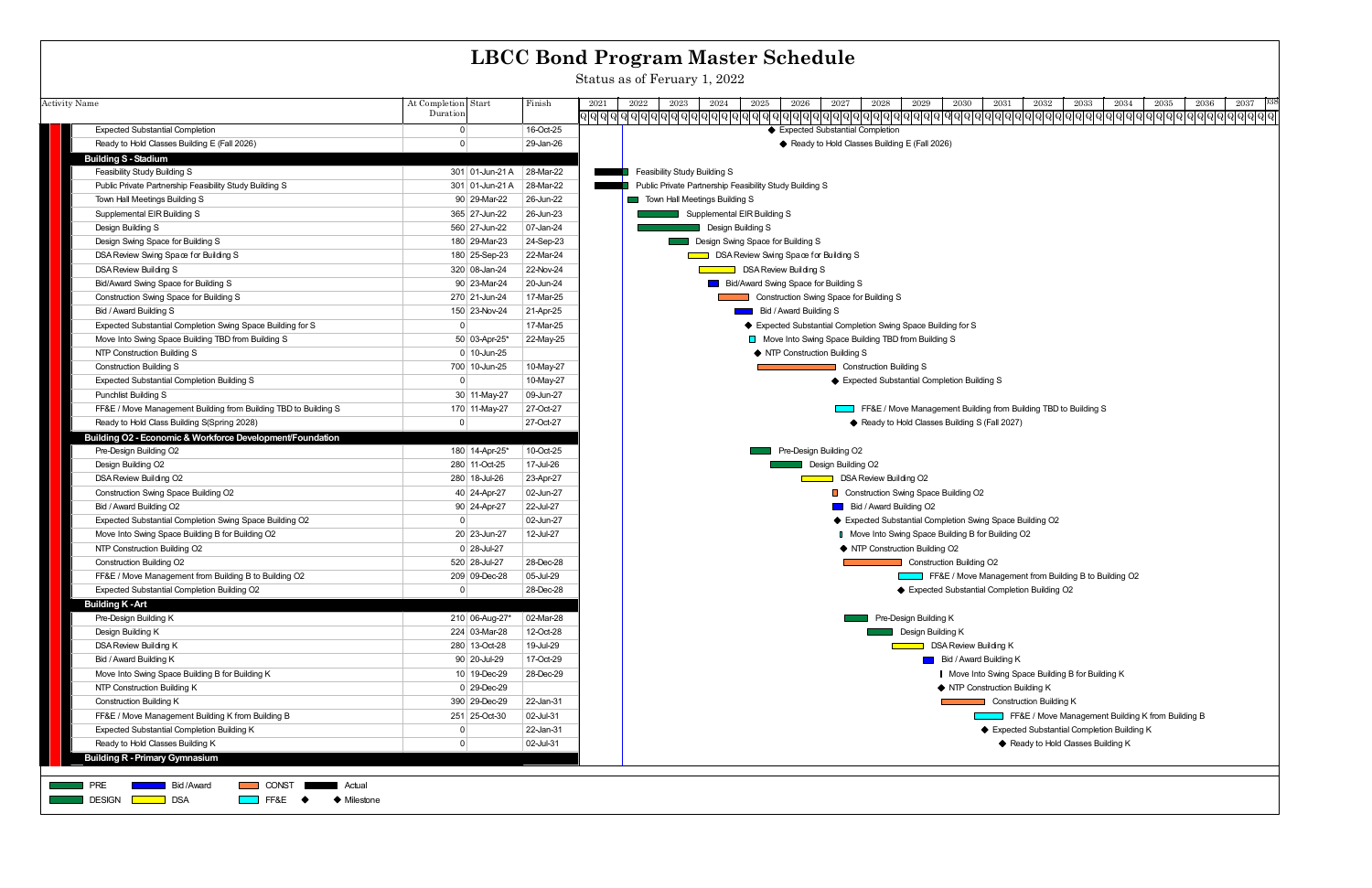| <b>Activity Name</b>                                      | At Completion Start<br>Duration |                 | Finish    | 2021 | 2027<br>2022<br>2023<br>2024<br>2025<br>2026<br>2028<br>2029<br>2030 |                   |
|-----------------------------------------------------------|---------------------------------|-----------------|-----------|------|----------------------------------------------------------------------|-------------------|
| Pre-Design Building R                                     |                                 | 145 18-Feb-29*  | 12-Jul-29 |      | Pre-Design Building R                                                |                   |
| Design Building R                                         |                                 | 363 13-Jul-29   | 10-Jul-30 |      |                                                                      | Design Building R |
| DSA Review Building R                                     |                                 | 280 11-Jul-30   | 16-Apr-31 |      |                                                                      |                   |
| Bid / Award Building R                                    |                                 | 90 17-Apr-31    | 15-Jul-31 |      |                                                                      |                   |
| Move Into Swing Space Building Q & Aquatic                |                                 | 30 16-Jul-31    | 14-Aug-31 |      |                                                                      |                   |
| NTP Construction Building R                               |                                 | 0 15-Aug-31     |           |      |                                                                      |                   |
| <b>Construction Building R</b>                            |                                 | 730 15-Aug-31   | 13-Aug-33 |      |                                                                      |                   |
| FF&E / Move Management Building R                         |                                 | 180 15-Jul-33   | 10-Jan-34 |      |                                                                      |                   |
| <b>Expected Substantial Completion Building R</b>         | $\mathbf{0}$                    |                 | 13-Aug-33 |      |                                                                      |                   |
| Ready to Hold Classes Building R                          | $\mathbf 0$                     |                 | 10-Jan-34 |      |                                                                      |                   |
| <b>Building Q - Secondary Gymnasium</b>                   |                                 |                 |           |      |                                                                      |                   |
| Pre-Design Building Q                                     |                                 | 320 07-Jan-32*  | 21-Nov-32 |      |                                                                      |                   |
| Design Building Q                                         |                                 | 246 22-Nov-32   | 25-Jul-33 |      |                                                                      |                   |
| DSA Review Building Q                                     |                                 | 280 26 Jul 33   | 01-May-34 |      |                                                                      |                   |
| Bid / Award Building Q                                    |                                 | 90 02-May-34    | 30-Jul-34 |      |                                                                      |                   |
| Move Into Swing Space Building R & Aquatic                |                                 | 30 01-Jun-34    | 30-Jun-34 |      |                                                                      |                   |
| NTP Construction Building Q                               |                                 | $0 05 - Aug-34$ |           |      |                                                                      |                   |
| Construction Building Q                                   |                                 | 610 05-Aug-34   | 05-Apr-36 |      |                                                                      |                   |
| FF&E / Move Management Building Q                         |                                 | 195 08-Dec-35   | 19-Jun-36 |      |                                                                      |                   |
| Expected Substantial Completion Building Q                | $\mathbf 0$                     |                 | 05-Apr-36 |      |                                                                      |                   |
| Ready to Hold Classes Building Q                          | $\mathbf 0$                     |                 | 19-Jun-36 |      |                                                                      |                   |
| <b>Building B - Tech Studies</b>                          |                                 |                 |           |      |                                                                      |                   |
| Pre-Design Building B                                     |                                 | 170 20-Mar-34*  | 05-Sep-34 |      |                                                                      |                   |
| Design Building B                                         |                                 | 276 06-Sep-34   | 08-Jun-35 |      |                                                                      |                   |
| DSA Review Building B                                     |                                 | 280 09-Jun-35   | 14-Mar-36 |      |                                                                      |                   |
| Bid / Award Building B                                    |                                 | 90 15-Mar-36    | 12-Jun-36 |      |                                                                      |                   |
| NTP Construction Building B                               |                                 | $0$ 13 Jun-36   |           |      |                                                                      |                   |
| <b>Construction Building B</b>                            |                                 | 730 13-Jun-36   | 12-Jun-38 |      |                                                                      |                   |
| <b>Expected Substantial Completion Building B</b>         | $\mathbf 0$                     |                 | 12-Jun-38 |      |                                                                      |                   |
| Building F - Demo Family/Consumer Education/New Courtyard |                                 |                 |           |      |                                                                      |                   |
| Design Building F                                         |                                 | 245 08 Jan-37*  | 09-Sep-37 |      |                                                                      |                   |
| DSA Review Building F                                     |                                 | 160 10-Sep-37   | 16-Feb-38 |      |                                                                      |                   |
| Bid / Award Building F                                    |                                 | 55 17-Feb-38    | 12-Apr-38 |      |                                                                      |                   |
| Move Into Building B from Building F                      |                                 | 60 13-Jul-38    | 10-Sep-38 |      |                                                                      |                   |
| Demo & Courtyard Building F                               |                                 | 365 11-Sep-38   | 10-Sep-39 |      |                                                                      |                   |
| Building O1 - IITS/ Warehouse                             |                                 |                 |           |      |                                                                      |                   |
| Pre-Design Building O1                                    |                                 | 200 02-May-36*  | 17-Nov-36 |      |                                                                      |                   |
| Design Building O1                                        |                                 | 244 18-Nov-36   | 19-Jul-37 |      |                                                                      |                   |
| DSA Review Building O1                                    |                                 | 280 20-Jul-37   | 25-Apr-38 |      |                                                                      |                   |
| Bid / Award Building O1                                   |                                 | 90 26-Apr-38    | 24-Jul-38 |      |                                                                      |                   |
| Move Into Swing Space Building O2                         |                                 | $30 25$ -Jun-38 | 24-Jul-38 |      |                                                                      |                   |
| NTP Construction Building O1                              |                                 | $0 30 -$ Jul-38 |           |      |                                                                      |                   |
| <b>Construction Building O1</b>                           |                                 | 420 30-Jul-38   | 22-Sep-39 |      |                                                                      |                   |
| FF&E / Move Management Building O1 from Building O2       |                                 | 213 26-May-39   | 24-Dec-39 |      |                                                                      |                   |
| Expected Substantial Completion Building O1               | 0                               |                 | 22-Sep-39 |      |                                                                      |                   |
| <b>Building CDC - Child Development Center</b>            |                                 |                 |           |      |                                                                      |                   |



Status as of Feruary 1, 2022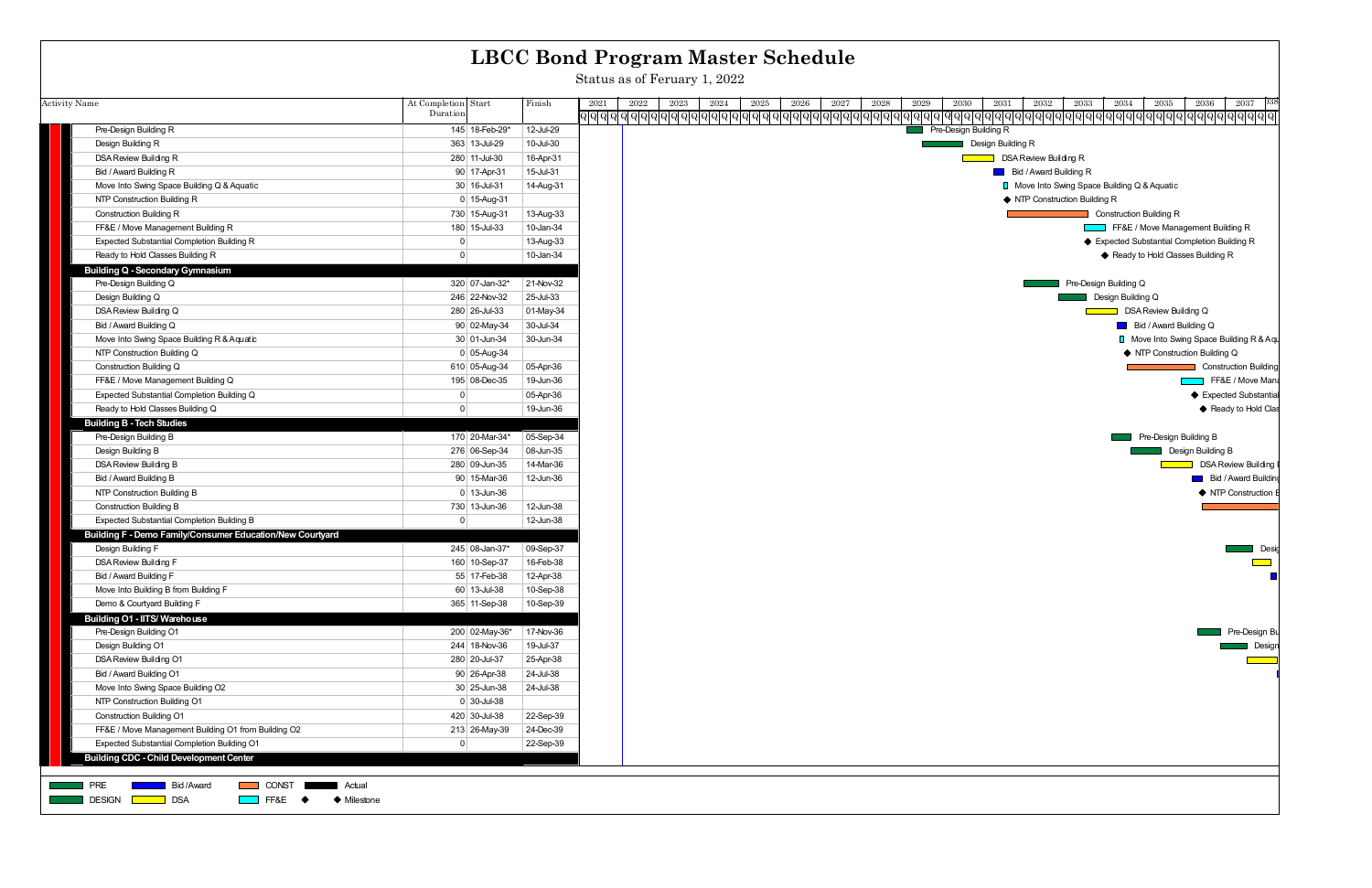|                                                                                                            |                                                         | <b>LBCC Bond Program Master Schedule</b>                                                                                             |
|------------------------------------------------------------------------------------------------------------|---------------------------------------------------------|--------------------------------------------------------------------------------------------------------------------------------------|
|                                                                                                            |                                                         | Status as of Feruary 1, 2022                                                                                                         |
| <b>Activity Name</b>                                                                                       | At Completion Start<br>Finish                           | 2026<br>2027<br>2028<br>2036<br>2037<br>2021<br>2022<br>2023<br>2024<br>2025<br>2029<br>2030<br>2031<br>2032<br>2033<br>2034<br>2035 |
|                                                                                                            | Duration                                                | <u> ପ୍ରାସ୍ଥିପ୍ରାସ୍ଥିପ୍ରାସ୍ଥିପ୍ରାସ୍ଥିପ୍ରାସ୍ଥିପ୍ରାସ୍ଥିପ୍ରାସ୍ଥିପ୍ରାସ୍ଥିପ୍ରାସ୍ଥିପ୍ରାସ୍ଥିପ୍ରାସ୍ଥିପ୍ରାସ୍ଥି</u>                             |
| Pre-Design Building                                                                                        | 19-Jul-38<br>49 01-Jun-38*                              |                                                                                                                                      |
| Design Building                                                                                            | 154 20 Jul 38<br>20-Dec-38                              |                                                                                                                                      |
| <b>DSA Review Building</b>                                                                                 | 280 21-Dec-38<br>26-Sep-39                              |                                                                                                                                      |
| Move Into Swing Space TBD from CDC                                                                         | 60 20-May-39<br>18-Jul-39                               |                                                                                                                                      |
| Bid / Award Building                                                                                       | 90 27-Sep-39<br>25-Dec-39                               |                                                                                                                                      |
| NTP Construction Building                                                                                  | 0 26-Dec-39                                             |                                                                                                                                      |
| <b>Construction Building</b>                                                                               | 290 26-Dec 39<br>10-Oct-40                              |                                                                                                                                      |
| FF&E / Move Management                                                                                     | 29-Dec-40<br>201 12-Jun-40                              |                                                                                                                                      |
| <b>Expected Substantial Completion Building</b>                                                            | 10-Sep-40<br>$\mathbf{0}$                               |                                                                                                                                      |
| <b>Pacific Coast Campus</b>                                                                                |                                                         |                                                                                                                                      |
| <b>Building P2 - PCC Parking Structure</b>                                                                 |                                                         |                                                                                                                                      |
| <b>Design Parking Structure</b>                                                                            | 224 16-Jul-18 A<br>25-Feb-19 A                          |                                                                                                                                      |
| DSA Review Parking Structure                                                                               | 290 16-Jan-19 A 01-Nov-19 A                             |                                                                                                                                      |
| NTP Construction Parking Structure                                                                         | 0 11-Oct-19 A                                           | uction Parking Structure                                                                                                             |
| <b>Construction Parking Structure</b>                                                                      | 381 11-Oct-19 A 26-Oct-20 A                             |                                                                                                                                      |
| <b>Expected Substantial Completion Parking Structure</b>                                                   | $\Omega$<br>26-Oct-20 A                                 | Expected Substantial Completion Parking Structure                                                                                    |
| <b>Closeout Parking Structure</b>                                                                          | 91 01-Nov-20 A 30-Jan-21 A                              |                                                                                                                                      |
| <b>Building MM - Construction Trades Ph 1</b>                                                              |                                                         |                                                                                                                                      |
| DSA Review Building MM Ph 1                                                                                | 385 10-Jan-19 A 30-Jan-20 A                             |                                                                                                                                      |
| Approve Working Documents and Proceed to Bid Ph 1                                                          | 128 01-Feb-20 A 08-Jun-20 A                             |                                                                                                                                      |
| Approval to Award Construction Contract                                                                    | 123 09-May-20 A 08-Sep-20 A                             |                                                                                                                                      |
| Construction Building MM Ph 1                                                                              | 480 01-Dec-20 A 25-Mar-22                               | Construction Building MM Ph 1                                                                                                        |
| FF&E / Move Management Building MM for Building MM Ph 1                                                    | $ 06$ -Jul-22<br>155 01-Feb-22                          | FF&E / Move Management Building MM for Building MM Ph 1                                                                              |
| Expected Substantial Completion Building MM Ph 1                                                           | 25-Mar-22<br>0                                          | ♦ Expected Substantial Completion Building MM Ph 1                                                                                   |
| Ready to Hold Classes Building MM Ph 1 (Fall 2022)                                                         | $\Omega$<br>06-Jul-22                                   | ♦ Ready to Hold Classes Building MM Ph 1 (Fall 2022)                                                                                 |
| EEM-2A - Energy and Portable Water Reductions - PCC (TBD)                                                  |                                                         |                                                                                                                                      |
| Design EEM-2A                                                                                              | 180 01-Apr-22*<br>27-Sep-22                             | Design EEM-2A                                                                                                                        |
| DSA EEM-2A                                                                                                 | 260 28-Sep-22<br>14-Jun-23                              | DSAEEM-2A                                                                                                                            |
| Bid / Award EEM-2A                                                                                         | 90 15-Jun-23<br>12-Sep-23                               | <b>Bid / Award EEM-2A</b>                                                                                                            |
| <b>Construction EEM-2A</b>                                                                                 | 365 13-Sep-23<br>11-Sep-24                              | <b>Construction EEM-2A</b>                                                                                                           |
| <b>Building MM - Construction Trades Ph 2</b>                                                              |                                                         |                                                                                                                                      |
| Design Building MM Ph 2                                                                                    | 304 01-Oct-20 A 01-Aug-21 A                             |                                                                                                                                      |
| DSA Review Building MM Ph 2                                                                                | 280 02-Aug-21 A 08-May-22                               | <b>DSA Review Building MM Ph 2</b>                                                                                                   |
| Chancellor's Office Review DSA Permit & Bid                                                                | 56 09-May-22<br>03-Jul-22                               | ■ Chancellor's Office Review DSA Permit & Bid                                                                                        |
| Bid Process for Building Building MM Ph 2                                                                  | $91   04$ -Jul-22<br>02-Oct-22                          | <b>Bid Process for Building Building MM Ph 2</b>                                                                                     |
| Chancellor's Office Review & Approve Award of Contract                                                     | 28 03-Oct-22<br>30-Oct-22                               | Chancellor's Office Review & Approve Award of Contract                                                                               |
| Construction Building MM Ph 2                                                                              | 600 31-Oct-22<br>21-Jun-24                              | Construction Building MM Ph 2                                                                                                        |
| FF&E / Move Management Building MM to Building MM Ph 2<br>Expected Substantial Completion Building MM Ph 2 | 195 23-Apr-24<br>03-Nov-24<br>$\mathbf{0}$<br>21-Jun-24 | FF&E / Move Management Building MM to Building MM Ph 2<br>◆ Expected Substantial Completion Building MM Ph 2                         |
| Ready to Hold Classes Building MM Ph 2 (Spring 2025)                                                       | $\Omega$<br>27-Dec-24                                   | ♦ Ready to Hold Classes Building MM Ph 2 (Spring 2025)                                                                               |
| <b>Building OO - Humanities</b>                                                                            |                                                         |                                                                                                                                      |
| Design Building Humanities                                                                                 | 608 03-Oct-22*<br>01-Jun-24                             | Design Building Humanities                                                                                                           |
| DSA Review Building Humanities                                                                             | 08-Mar-25<br>280 02-Jun-24                              | DSA Review Building Humanities                                                                                                       |
| <b>Bid / Award Building Humanities</b>                                                                     | 90 09-Mar-25<br>06-Jun-25                               | <b>Bid / Award Building Humanities</b>                                                                                               |
| NTP Construction Building Humanities                                                                       | $\mathbf{0}$<br>11-Jun-25                               | ♦ NTP Construction Building Humanities                                                                                               |
| <b>Construction Building Humanities</b>                                                                    | 770 12-Jun-25<br>21-Jul-27                              | <b>Construction Building Humanities</b>                                                                                              |
|                                                                                                            |                                                         |                                                                                                                                      |
| <b>PRE</b><br>Bid / Award<br><b>NONE CONST</b><br>Actual                                                   |                                                         |                                                                                                                                      |
| <b>DESIGN</b><br><b>DSA</b><br>$\Box$ FF&E $\blacklozenge$<br>♦ Milestone                                  |                                                         |                                                                                                                                      |
|                                                                                                            |                                                         |                                                                                                                                      |